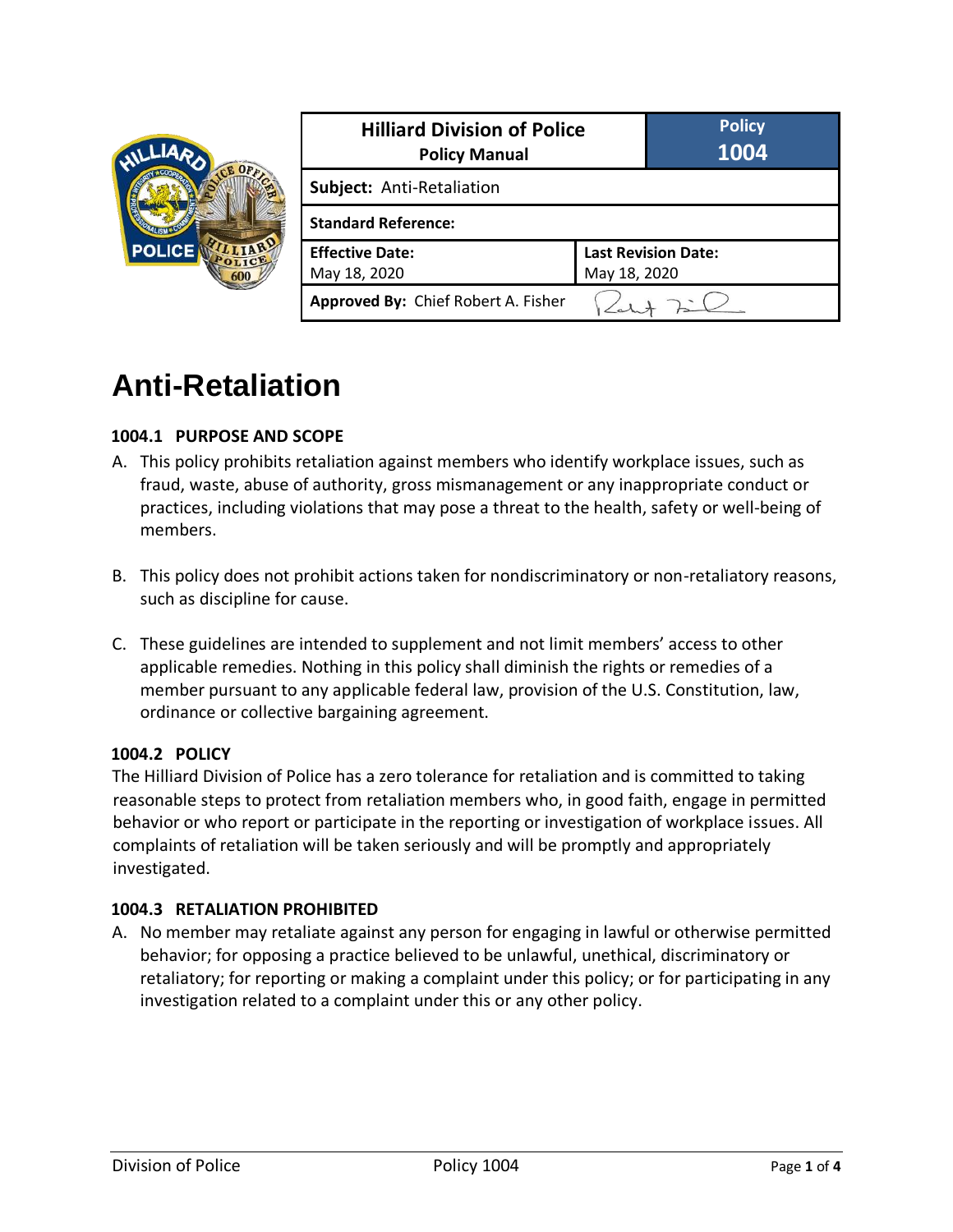# **Hilliard Division of Police Policy Manual**

- B. Retaliation includes any adverse action or conduct, including but not limited to:
	- 1. Refusing to hire or denying a promotion.
	- 2. Extending the probationary period.
	- 3. Unjustified reassignment of duties or change of work schedule.
	- 4. Real or implied threats or other forms of intimidation to dissuade the reporting of wrongdoing or filing of a complaint, or as a consequence of having reported or participated in protected activity.
	- 5. Taking unwarranted disciplinary action.
	- 6. Spreading rumors about the person filing the complaint or about the alleged wrongdoing.
	- 7. Shunning or unreasonably avoiding a person because he/she has engaged in protected activity.

#### **1004.4 COMPLAINTS OF RETALIATION**

- A. Any member who feels he/she has been retaliated against in violation of this policy should promptly report the matter to any supervisor, command staff member, Chief of Police or the City Director of Human Resources.
- B. Members shall act in good faith, not engage in unwarranted reporting of trivial or minor deviations or transgressions, and make reasonable efforts to verify facts before making any complaint in order to avoid baseless allegations. Members shall not report or state an intention to report information or an allegation knowing it to be false, with willful or reckless disregard for the truth or falsity of the information or otherwise act in bad faith.
- C. Investigations are generally more effective when the identity of the reporting member is known, thereby allowing investigators to obtain additional information from the reporting member. However, complaints may be made anonymously. All reasonable efforts shall be made to protect the reporting member's identity. However, confidential information may be disclosed to the extent required by law or to the degree necessary to conduct an adequate investigation and make a determination regarding a complaint. In some situations, the investigative process may not be complete unless the source of the information and a statement by the member is part of the investigative process.

#### **1004.5 SUPERVISOR RESPONSIBILITIES**

- A. Supervisors are expected to remain familiar with this policy and ensure that members under their command are aware of its provisions.
- B. The responsibilities of supervisors include, but are not limited to:
	- 1. Ensuring complaints of retaliation are investigated as provided in the Personnel Complaints Policy.
	- 2. Receiving all complaints in a fair and impartial manner.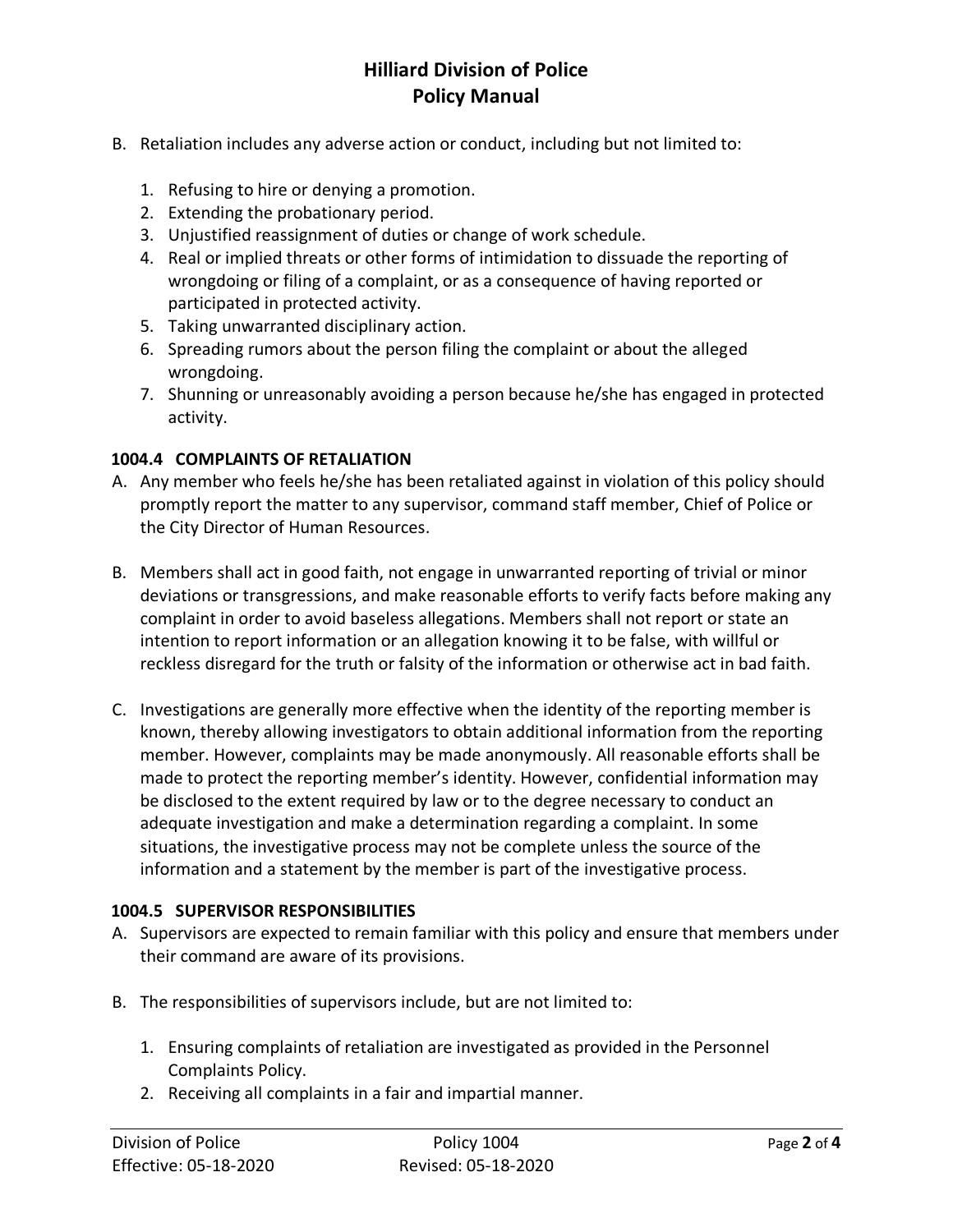# **Hilliard Division of Police Policy Manual**

- 3. Documenting the complaint and any steps taken to resolve the problem.
- 4. Acknowledging receipt of the complaint, notifying the Chief of Police via the chain of command and explaining to the member how the complaint will be handled.
- 5. Taking appropriate and reasonable steps to mitigate any further violations of this policy.
- 6. Monitoring the work environment to ensure that any member making a complaint is not subjected to further retaliation.
- 7. Periodic follow-up with the complainant to ensure that retaliation is not continuing.
- 8. Not interfering with or denying the right of a member to make any complaint.
- 9. Taking reasonable steps to accommodate requests for assignment or schedule changes made by a member who may be the target of retaliation if it would likely mitigate the potential for further violations of this policy.

# **1004.6 COMMAND STAFF RESPONSIBILITIES**

- A. The Chief of Police should communicate to all supervisors the prohibition against retaliation.
- B. Command staff shall treat all complaints as serious matters and shall ensure that prompt actions take place, including but not limited to:
	- 1. Communicating to all members the prohibition against retaliation.
	- 2. The timely review of complaint investigations.
	- 3. Remediation of any inappropriate conduct or condition and instituting measures to eliminate or minimize the likelihood of recurrence.
	- 4. The timely communication of the outcome to the complainant.

## **1004.7 WHISTLE-BLOWING**

- A. Ohio law protects employees who report violations of a state or federal statute, an ordinance or regulation of the City, or division policy when there is a reasonable belief that the violation is one of the following (ORC  $\S$  4113.52):
	- 1. A criminal offense that is likely to create an imminent risk of physical harm to persons or a hazard to public health or safety
	- 2. A felony
	- 3. An improper solicitation for contribution
	- 4. Fraud or misuse of public resources (ORC  $\S$  124.341)
- B. Members who believe they have been the subject of retaliation for engaging in such protected behaviors should promptly report it to a supervisor. Supervisors should refer the complaint to the Chief of Police for investigation pursuant to the Personnel Complaints Policy.